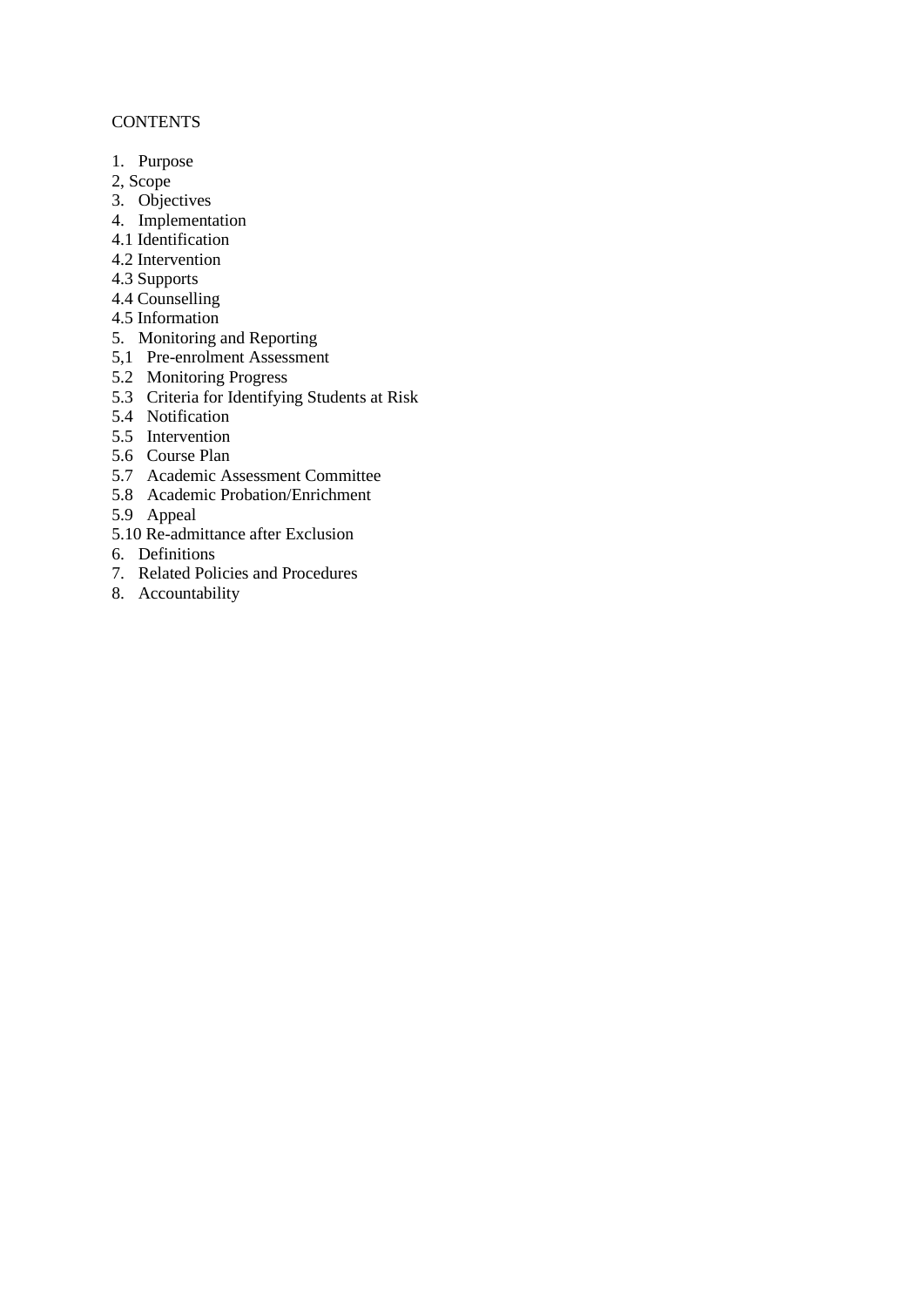# 1. Purpose

This policy provides a framework to support students to be successful in a supportive teaching and learning environment. It sets out the processes for routine monitoring and identification of students at academic risk, and how interventions will support students to succeed. Kopkop College will encourage students to be responsible for their own learning, whilst providing supports for those students who are not progressing or performing well in their studies.

# 2. Scope

This policy applies to all members of Kopkop College community.

3. Objectives

Staff of Kopkop College and students themselves are responsible for ensuring that students achieve satisfactory academic progress. Kopkop College will ensure that it applies this policy in a manner that is equitable, consistent, procedurally fair, respectful of privacy and confidentiality, timely and effective.

3.1 Kopkop College is committed to:

Identifying students at risk of unsatisfactory progress as early as possible Advising regularly students of academic progression requirements Monitoring student progress so that intervention strategies can be initiated Alerting students that they are not meeting academic progression requirements Providing support to students to enable them to achieve academic outcomes to progress through the course to graduation

3,2 Students are responsible for:

Undertaking good study habits to achieve learning outcomes

Observing unit pre-requisites and course rules to ensure that they have sufficient prior knowledge to successfully complete units

Attending classes and other defined activities such as labs and collaborative sessions Making a positive and equitable contribution to classes, labs and other sessions

Submitting assessment tasks by due dates

Working harmoniously with fellow students and assisting them where possible Notifying staff and seeking help if extenuating circumstances arise

4. Implementation

Kopkop College will implement the following framework that underpins this policy to support students at risk.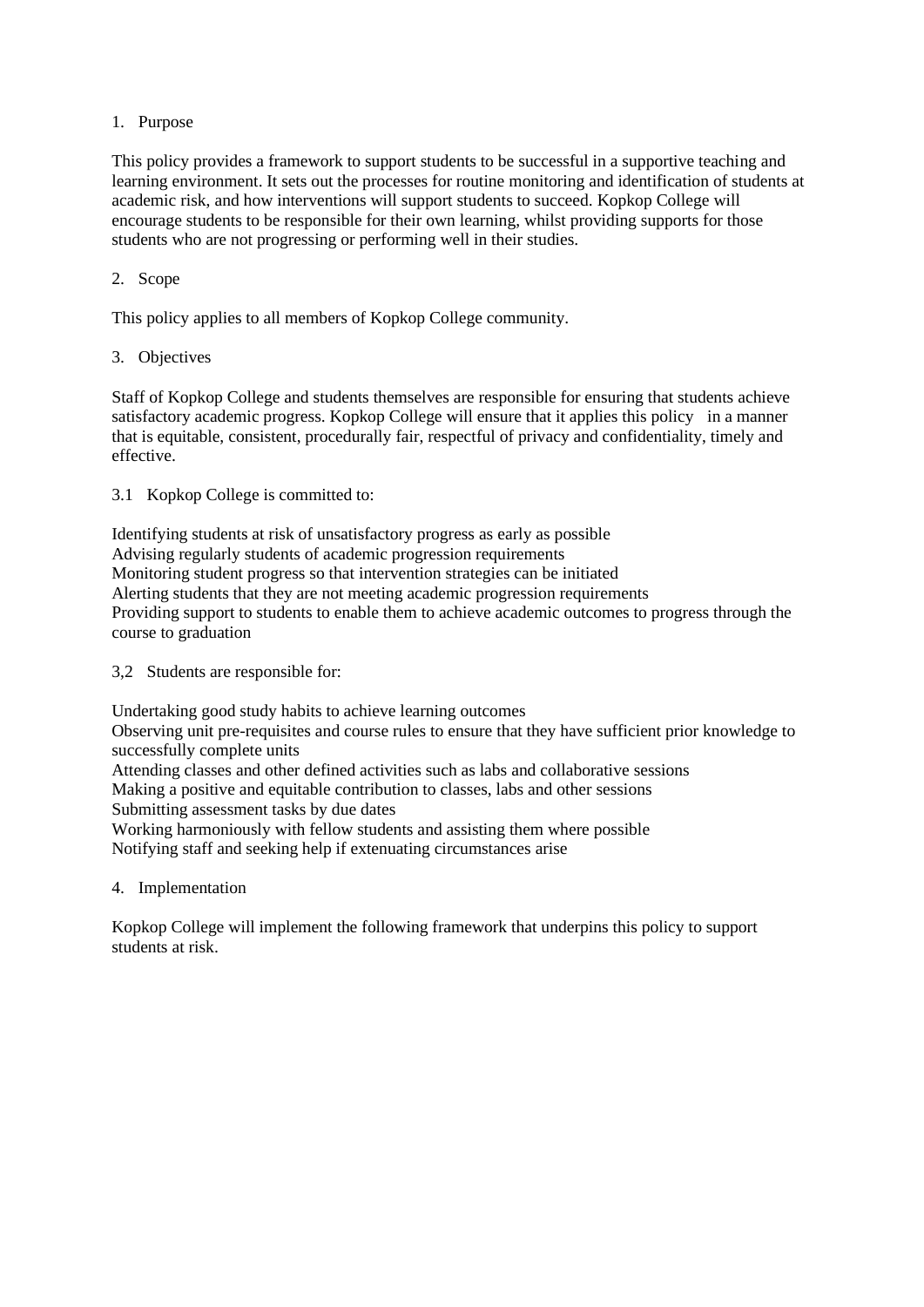### 4.1 Identification

Kopkop College is committed to ensure that there are systems in place to ensure that students at academic risk are identified at all stages of their studies, including prior to enrolment. Staff will monitor students at various stages:

| * Prior to enrolment to ensure that entry level knowledge is sufficient to | successfully |
|----------------------------------------------------------------------------|--------------|
| complete the course, including technical and English language ability      |              |

\* During term at each assessment and at the end of each term, to identify that students are achieving satisfactory results

\* At the end of each calendar year to ensure progress milestones are achieved

#### 4,2 Intervention

Kopkop College will have intervention strategies if students are identified as being at academic risk. These interventions will be relevant for the issue identified so that effective and timely support can be offered.

## 4.3 Supports

Kopkop College will provide support to students to enable satisfactory academic progression to complete the course of study. Students will be supported by:

\* Assistance with English language, both written and oral, by suggestions as to relevant external resources/websites

- \* Assistance with Mathematics skills, where required
- \* Study skills
- \* Personal counselling
- \* Submiion of drafts of assessments
- \* Iinformal meetings with unit lecturer on a regular basis

#### 4.4 Counselling

Where students have been identified as at academic risk, students will be contacted and counselling will be offered. Students will be advised of supports available and the consequences of continued unsatisfactory progress.

#### 5.5 Information

Kopkop College will ensure that information is available to students in a variety of formats to ensure that students are aware of course requirements and what is expected to satisfactorily progress through the course. Students will be provided with information that will outline the consequences of unsatisfactory progress.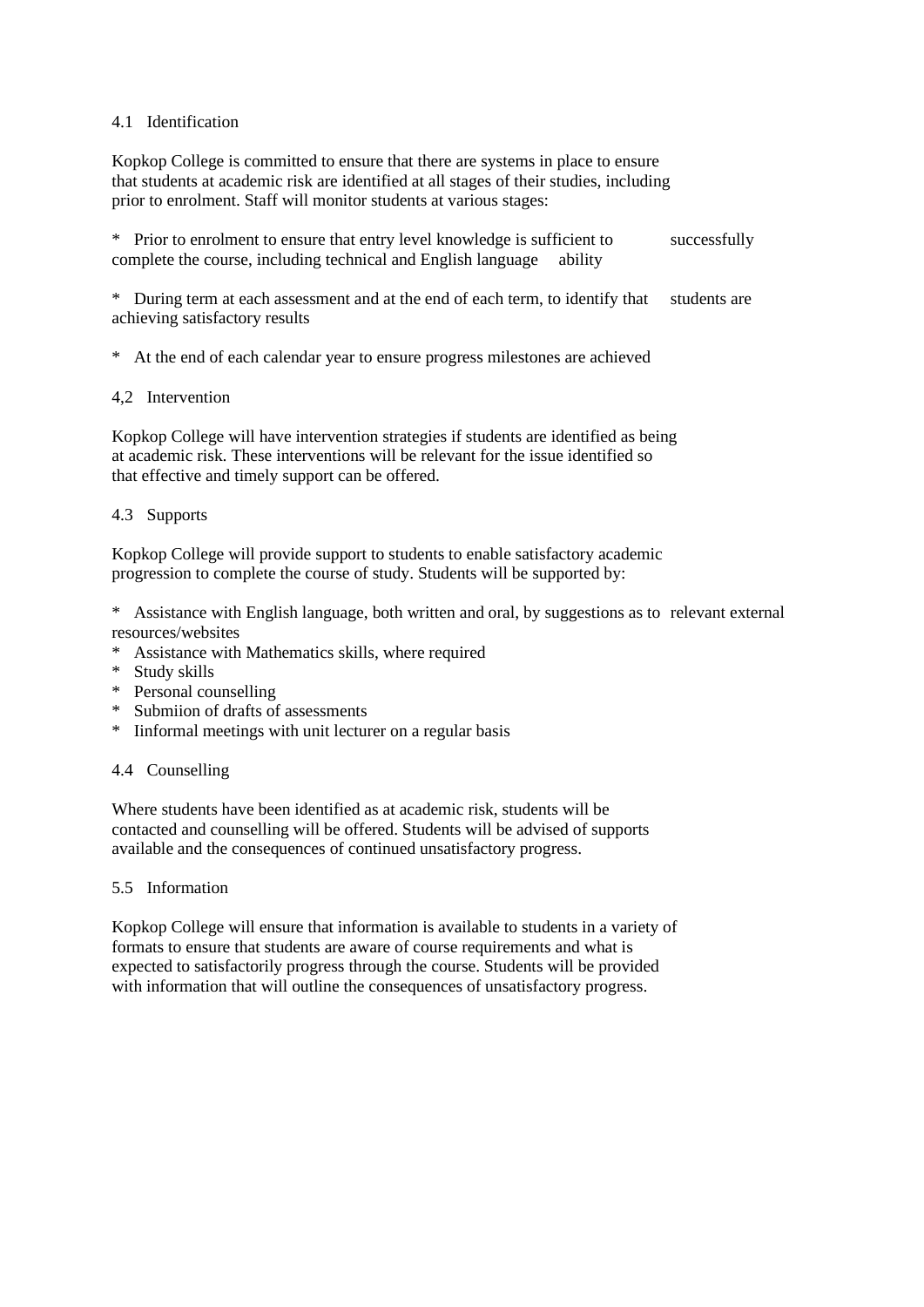## 6. Monitoring and Reporting

# 6.1 Pre-enrolment Assessment

Students will be assessed prior to enrolment to ensure they have the necessary prerequisites to successfully complete the course, including technical, mathematics and English language ability. Students may be unit to an interview process and assessed on a case-by-case basis, if required.

Students will be permitted to enrol, but will be identified as at academic risk, and will therefore be placed on the Students at Academic Risk Register which is maintained by the Senior Subject Coordinator in the following circumstances if:

\* they have not met the stated English language entry requirements, but have agreed to enrol in English language support classes at an external training provider

\* they habe been advised of special learning needs or assistance with regard to other subjects.

## 6.2 Monitoring Progress

It is the responsibility of the Senior Subject Coordinators and Deputy Principal Academic to monitor the progress of each student in their relevant subjects of study. This will include attendance in classes, tutorials, labs, other team sessions and other classes; and satisfactory completion of assessment throughout each term.

#### 6.3 Criteria for Identifying Students at Risk

A student is deemed at risk of making unsatisfactory academic progress, additional to the pre-enrolment assessment, in a course if:

- \* they fail an assessment
- \* they fail a subject
- \* they fail an assessment or unit more than once
- \* their grade point average falls below 2.5
- \* they do not meet attendance requirements of 80% plus.
- \* they will not complete the assessments within the maximum timeframe specified

#### 6.4 Notification

Students will be notified verbally and in writing, as soon as they meet one of the risk criteria outlined above. The notification will advise that the student must communicate with the Senior Subject Coordinator and outline options available to the student. If a student continues to make unsatisfactory progress, they may be asked to show cause why they should not be excluded from the examination.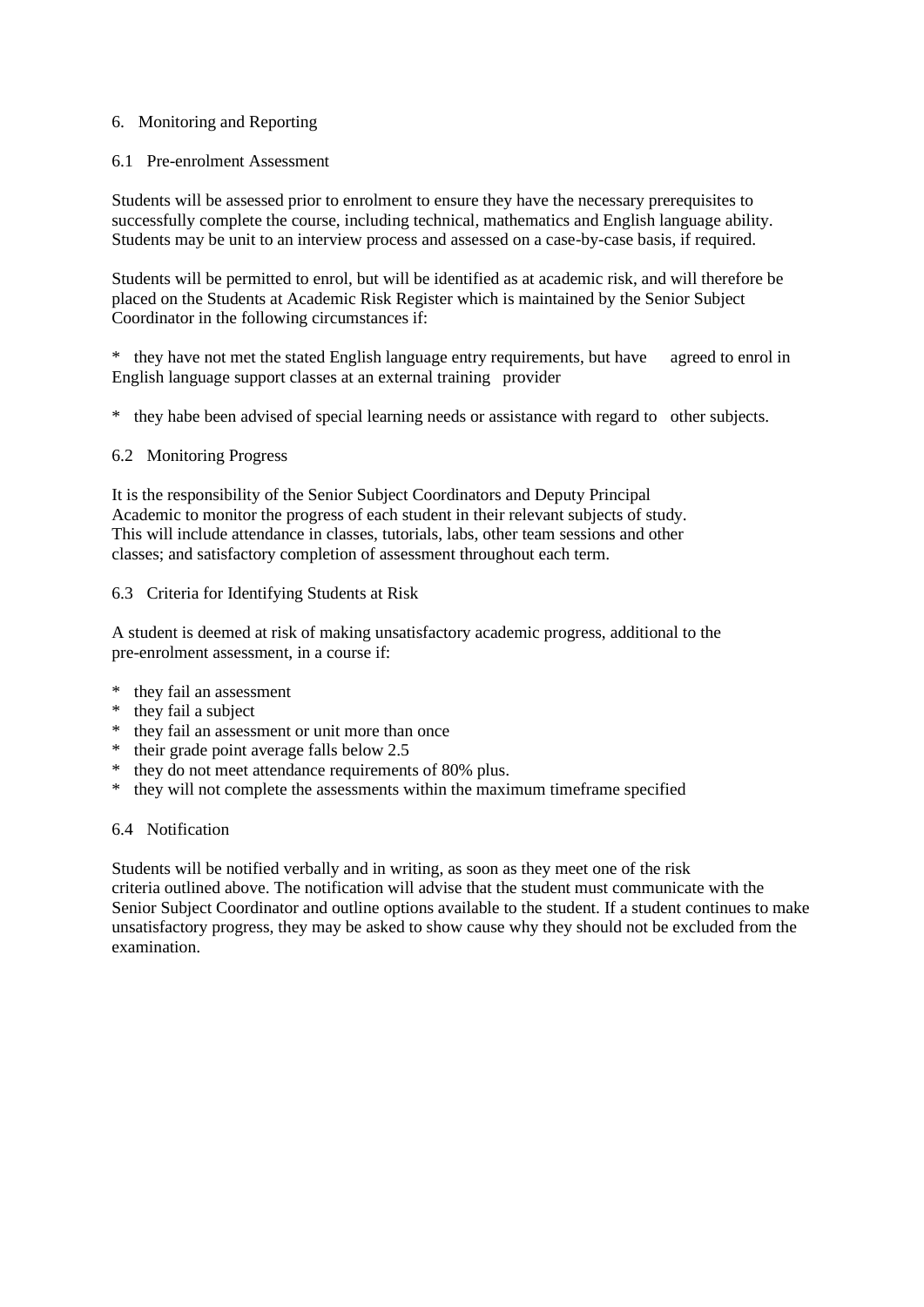## 6.5 Intervention

The following support or intervention strategies will be considered on a case-by-case basis, and may form part of a student's study plan:

- \* Assistance with academic or learning skills
- \* Assistance with English language, by suggestions as to relevant external resources or websites

- \* Assistance with personal issues, via options to contact external counsellors \* Mentoring by academic staff
- \* Change in subject pattern progression
- \* Change in the streaming in case of Upper Secondary School.

## 6.6 Course Plan

A Study Plan may be considered necessary for a student at academic risk, and if so, will be developed based on the intervention strategy negotiated in consultation with the student.

## 6.7 Academic Executive Committee

Students who have been identified as at academic risk during the term, or at the end of the term, will have their results reviewed at each School Assessment Committee Meeting. The Academic Executive Committee will then be notified of students on the Students at Academic Risk Register together with details of any supports offered and provided to the student.

Students with continued unsatisfactory progress may be required to communicate with the Academic Executive Committee or the Principal to explain their circumstances. The student may be asked to submit a letter in support of their circumstances and any evidence for the Academic Executive Committee's consideration.

## 6.8 Academic Probation / Enrichment

The Academic Executive Committee may, after considering the student's circumstances and evidence, decide to place the student on academic probation or enrichment. The student will be advised in writing of the details of the enrichment process, the probationary period and the consequences of failing to meet the probation requirements, which may be exclusion from the school or grades.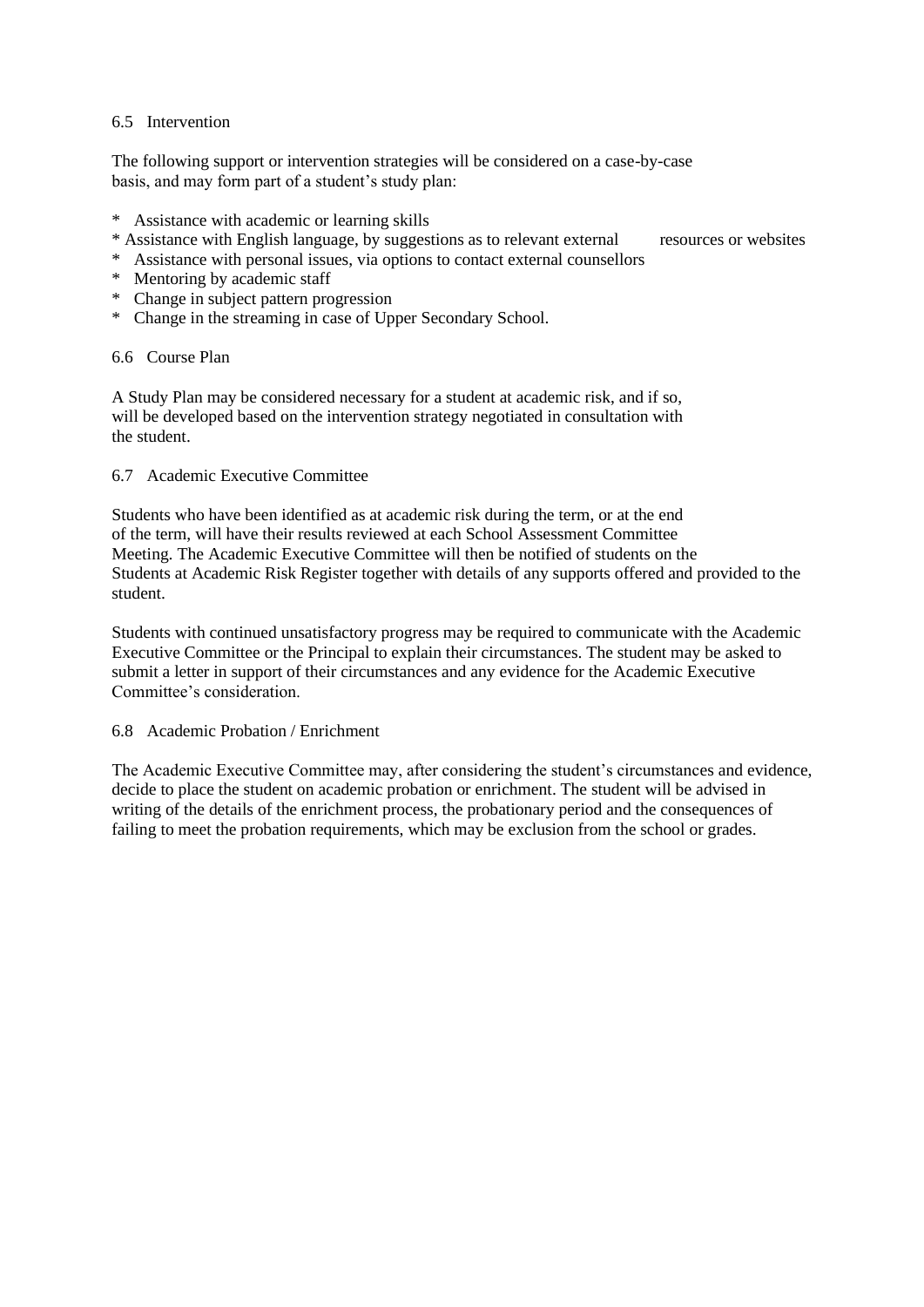## 6.9 Appeal

Students who have been excluded from the school / grade of study may appeal to the Academic Executive Committee for a review of the decision. The student may ask for a review of the decision based on the same information, or provide additional information and new evidence for consideration.

6.9.1 If this option fails, then students may appeal in writing to the School Governing Board, who will review the decision.

6.8.2 If a student is still unhappy with the decision, they make appeal to the Board of Directors or an external party. Refer to the Students Complaints, Grievances and Appeals Policy and Procedure.

At each stage of the appeal process, the relevant internal decision-maker must provide their decision to the student in writing within 7 days.

Copies of all outcomes and notifications related to the appeal process are kept on the student's file in accordance with the Student Complaints, Grievances and Appeals Policy and Procedure.

## 6.10 Re-admission after exclusion

A student who has been excluded from an academic grade may apply for readmission to that grade or another grade in accordance with Kopkop College's Admissions Policy.

# 6. Definitions

Academic Risk: Potentially not successfully progressing through a grade of study and therefore not graduating from the grade.

Exclusion: This is the cancellation of a student's enrolment in a grade. The student may reapply for entry into a grade after a period of twelve (12) months.

Learning outcomes: Learning outcomes are the expression of the set of knowledge, skills and the application of the knowledge and skills a person has acquired and is able to demonstrate as a result of learning.

7. Related policies and procedures

The following policies and procedures are related to this policy:

- \* Students at Risk Procedure
- \* Assessment Moderation and Student Progress Policy and Procedures
- \* Admissions Policy
- \* Student Complaints, Grievances and Appeals Policy and Procedures
- \* Student Support Policy and Procedures